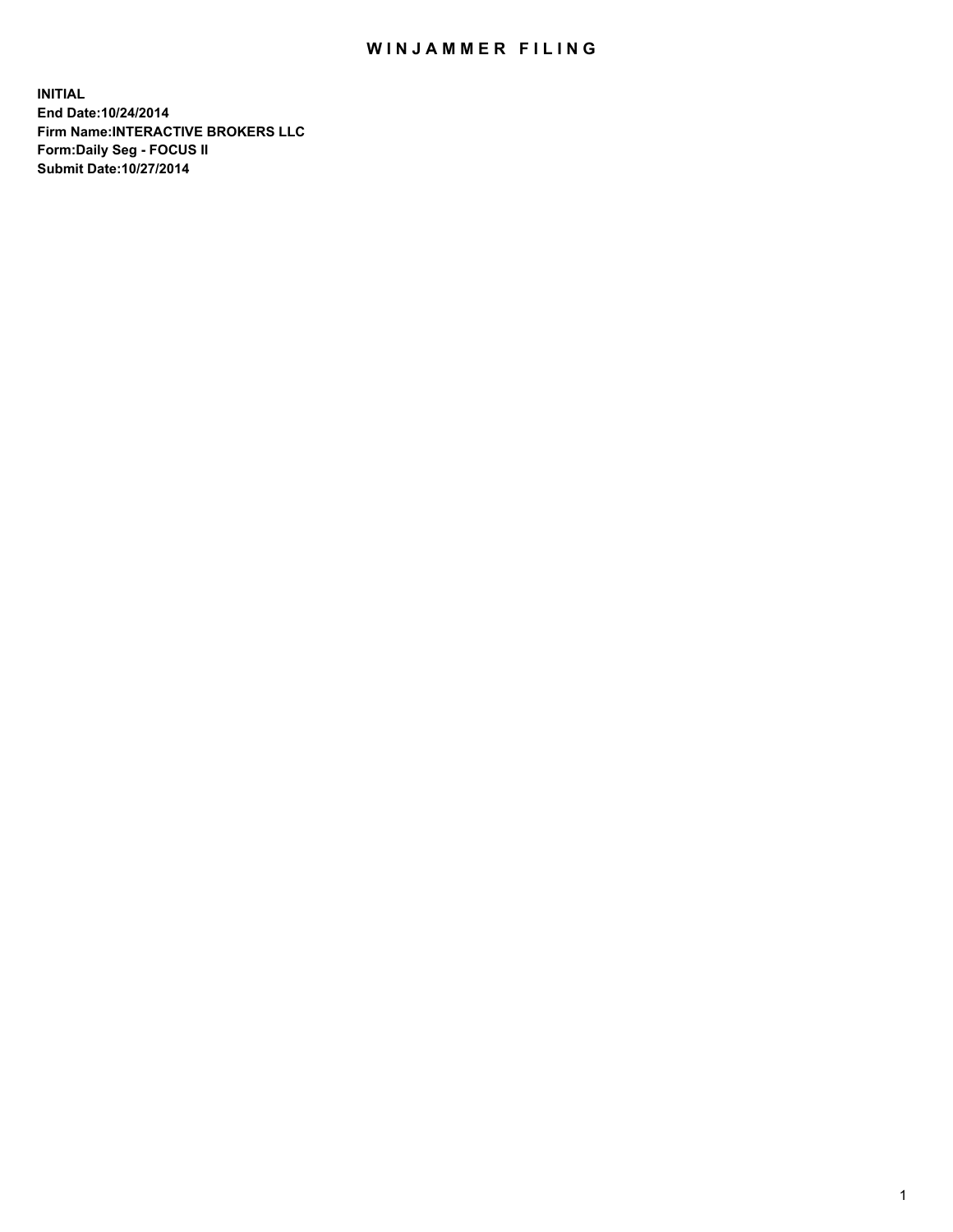## **INITIAL End Date:10/24/2014 Firm Name:INTERACTIVE BROKERS LLC Form:Daily Seg - FOCUS II Submit Date:10/27/2014 Daily Segregation - Cover Page**

| Name of Company<br><b>Contact Name</b><br><b>Contact Phone Number</b><br><b>Contact Email Address</b>                                                                                                                                                                                                                          | <b>INTERACTIVE BROKERS LLC</b><br><b>Michael Ellman</b><br>203-422-8926<br>mellman@interactivebrokers.co<br>$m$ |
|--------------------------------------------------------------------------------------------------------------------------------------------------------------------------------------------------------------------------------------------------------------------------------------------------------------------------------|-----------------------------------------------------------------------------------------------------------------|
| FCM's Customer Segregated Funds Residual Interest Target (choose one):<br>a. Minimum dollar amount: ; or<br>b. Minimum percentage of customer segregated funds required:% ; or<br>c. Dollar amount range between: and; or<br>d. Percentage range of customer segregated funds required between:% and%.                         | <u>0</u><br><u>0</u><br>155,000,000 245,000,000<br>0 <sub>0</sub>                                               |
| FCM's Customer Secured Amount Funds Residual Interest Target (choose one):<br>a. Minimum dollar amount: ; or<br>b. Minimum percentage of customer secured funds required:% ; or<br>c. Dollar amount range between: and; or<br>d. Percentage range of customer secured funds required between:% and%.                           | <u>0</u><br>0<br>80,000,000 120,000,000<br>0 <sub>0</sub>                                                       |
| FCM's Cleared Swaps Customer Collateral Residual Interest Target (choose one):<br>a. Minimum dollar amount: ; or<br>b. Minimum percentage of cleared swaps customer collateral required:% ; or<br>c. Dollar amount range between: and; or<br>d. Percentage range of cleared swaps customer collateral required between:% and%. | $\overline{\mathbf{0}}$<br>$\underline{\mathbf{0}}$<br>0 <sub>0</sub><br>0 <sub>0</sub>                         |
| Current ANC:on<br><b>Broker Dealer Minimum</b><br>Debit/Deficit - CustomersCurrent AmountGross Amount<br>Domestic Debit/Deficit<br>Foreign Debit/Deficit                                                                                                                                                                       | 2,292,638,605 24-OCT-2014<br>352,937,738<br>3,851,607<br>4,348,4160                                             |
| Debit/Deficit - Non CustomersCurrent AmountGross Amount<br>Domestic Debit/Deficit<br>Foreign Debit/Deficit<br>Proprietary Profit/Loss<br>Domestic Profit/Loss<br>Foreign Profit/Loss                                                                                                                                           | 0 <sub>0</sub><br>0 <sub>0</sub><br><u>0</u><br><u>0</u>                                                        |
| Proprietary Open Trade Equity<br>Domestic OTE<br>Foreign OTE<br><b>SPAN</b><br><b>Customer SPAN Calculation</b>                                                                                                                                                                                                                | <u>0</u><br><u>0</u><br>1,037,108,387                                                                           |
| Non-Customer SPAN Calcualation<br><b>Proprietary Capital Charges</b><br>Minimum Dollar Amount Requirement<br>Other NFA Dollar Amount Requirement                                                                                                                                                                               | 31,701,241<br><u>0</u><br>20,000,000 [7465]<br>21,326,008 [7475]                                                |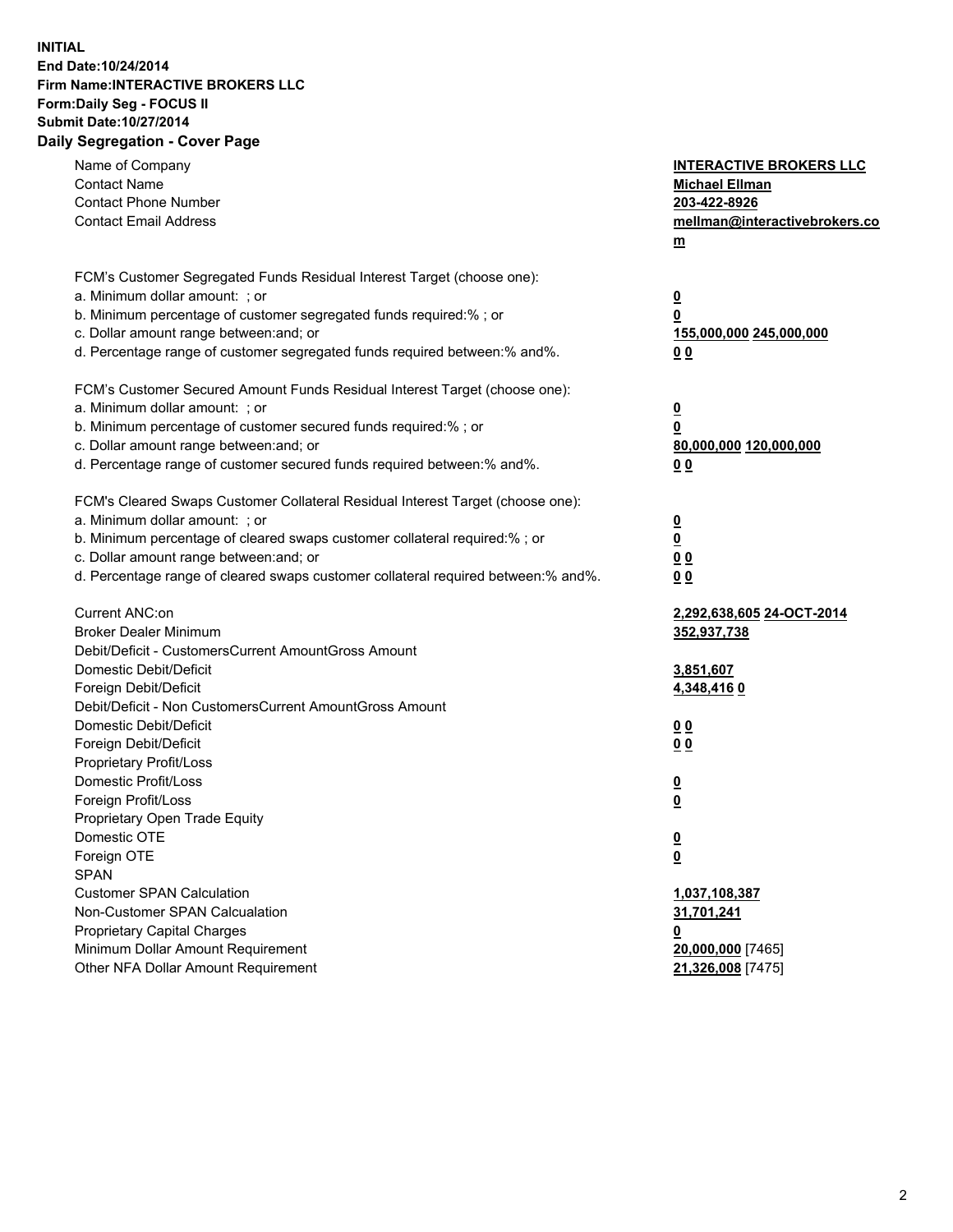## **INITIAL End Date:10/24/2014 Firm Name:INTERACTIVE BROKERS LLC Form:Daily Seg - FOCUS II Submit Date:10/27/2014 Daily Segregation - Secured Amounts**

|     | Foreign Futures and Foreign Options Secured Amounts                                         |                                  |
|-----|---------------------------------------------------------------------------------------------|----------------------------------|
|     | Amount required to be set aside pursuant to law, rule or regulation of a foreign            | $0$ [7305]                       |
|     | government or a rule of a self-regulatory organization authorized thereunder                |                                  |
| 1.  | Net ledger balance - Foreign Futures and Foreign Option Trading - All Customers             |                                  |
|     | A. Cash                                                                                     | 307,850,463 [7315]               |
|     | B. Securities (at market)                                                                   | $0$ [7317]                       |
| 2.  | Net unrealized profit (loss) in open futures contracts traded on a foreign board of trade   | -8,594,755 [7325]                |
| 3.  | Exchange traded options                                                                     |                                  |
|     | a. Market value of open option contracts purchased on a foreign board of trade              | 210,001 [7335]                   |
|     | b. Market value of open contracts granted (sold) on a foreign board of trade                | -422,575 [7337]                  |
| 4.  | Net equity (deficit) (add lines 1.2. and 3.)                                                | 299,043,134 [7345]               |
| 5.  | Account liquidating to a deficit and account with a debit balances - gross amount           | 4,348,416 [7351]                 |
|     | Less: amount offset by customer owned securities                                            | 0 [7352] 4,348,416 [7354]        |
| 6.  | Amount required to be set aside as the secured amount - Net Liquidating Equity              | 303,391,550 [7355]               |
|     | Method (add lines 4 and 5)                                                                  |                                  |
| 7.  | Greater of amount required to be set aside pursuant to foreign jurisdiction (above) or line | 303,391,550 [7360]               |
|     | 6.                                                                                          |                                  |
|     | FUNDS DEPOSITED IN SEPARATE REGULATION 30.7 ACCOUNTS                                        |                                  |
| 1.  | Cash in banks                                                                               |                                  |
|     | A. Banks located in the United States                                                       | 343,725,703 [7500]               |
|     | B. Other banks qualified under Regulation 30.7                                              | 0 [7520] 343,725,703 [7530]      |
| 2.  | Securities                                                                                  |                                  |
|     | A. In safekeeping with banks located in the United States                                   | $0$ [7540]                       |
|     | B. In safekeeping with other banks qualified under Regulation 30.7                          | 0 [7560] 0 [7570]                |
| 3.  | Equities with registered futures commission merchants                                       |                                  |
|     | A. Cash                                                                                     | $0$ [7580]                       |
|     | <b>B.</b> Securities                                                                        | $0$ [7590]                       |
|     | C. Unrealized gain (loss) on open futures contracts                                         | $0$ [7600]                       |
|     | D. Value of long option contracts                                                           | $0$ [7610]                       |
|     | E. Value of short option contracts                                                          | 0 [7615] 0 [7620]                |
| 4.  | Amounts held by clearing organizations of foreign boards of trade                           |                                  |
|     | A. Cash                                                                                     | $0$ [7640]                       |
|     | <b>B.</b> Securities                                                                        | $0$ [7650]                       |
|     | C. Amount due to (from) clearing organization - daily variation                             | $0$ [7660]                       |
|     | D. Value of long option contracts                                                           | $0$ [7670]                       |
|     | E. Value of short option contracts                                                          | 0 [7675] 0 [7680]                |
| 5.  | Amounts held by members of foreign boards of trade                                          |                                  |
|     | A. Cash                                                                                     | 57,636,183 [7700]                |
|     | <b>B.</b> Securities                                                                        | $0$ [7710]                       |
|     | C. Unrealized gain (loss) on open futures contracts                                         | 1,689,294 [7720]                 |
|     | D. Value of long option contracts                                                           | 209,989 [7730]                   |
|     | E. Value of short option contracts                                                          | 422,556 [7735] 59,112,910 [7740] |
| 6.  | Amounts with other depositories designated by a foreign board of trade                      | $0$ [7760]                       |
| 7.  | Segregated funds on hand                                                                    | $0$ [7765]                       |
| 8.  | Total funds in separate section 30.7 accounts                                               | 402,838,613 [7770]               |
| 9.  | Excess (deficiency) Set Aside for Secured Amount (subtract line 7 Secured Statement         | 99,447,063 [7380]                |
|     | Page 1 from Line 8)                                                                         |                                  |
| 10. | Management Target Amount for Excess funds in separate section 30.7 accounts                 | 80,000,000 [7780]                |
| 11. | Excess (deficiency) funds in separate 30.7 accounts over (under) Management Target          | 19,447,063 [7785]                |
|     |                                                                                             |                                  |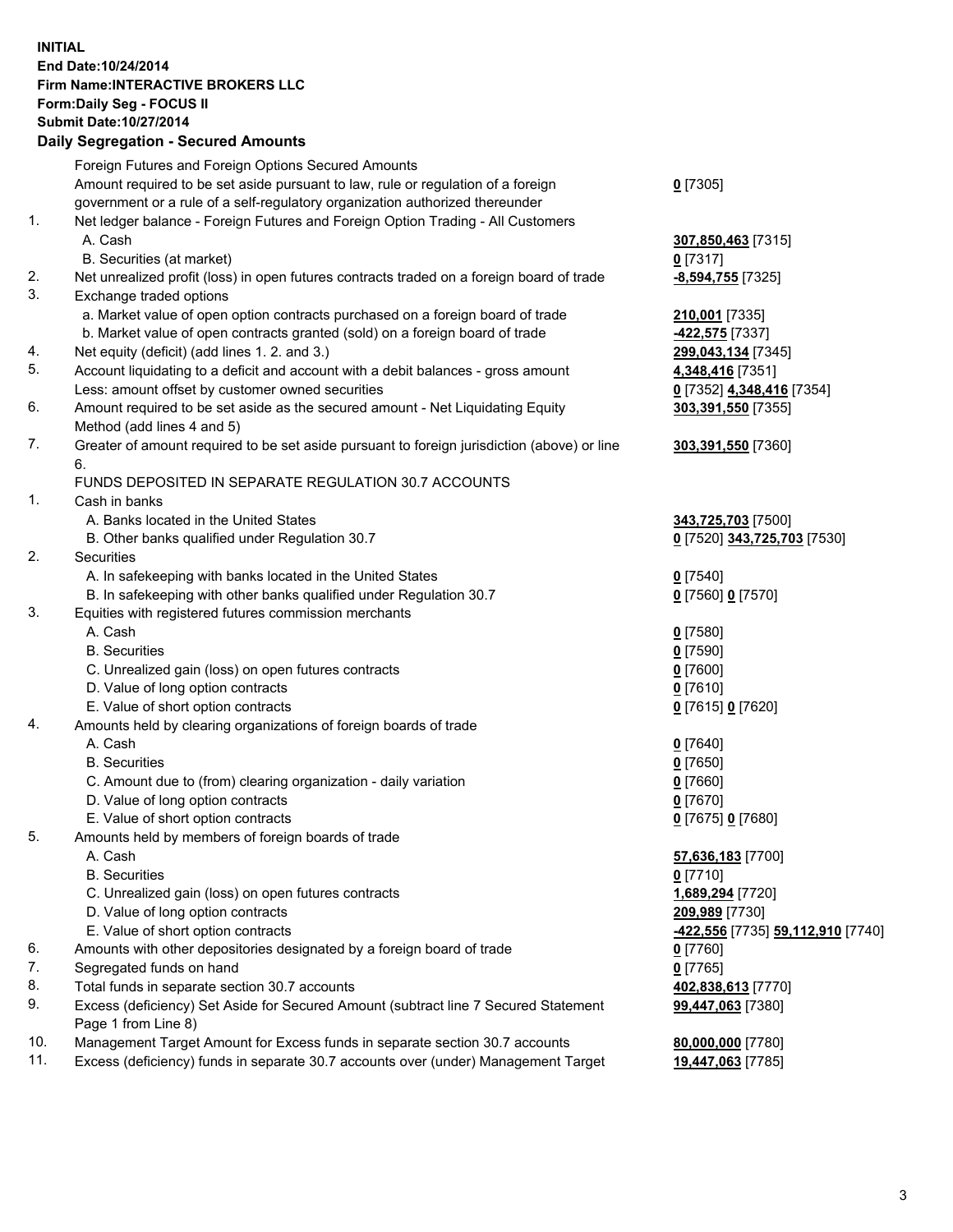**INITIAL End Date:10/24/2014 Firm Name:INTERACTIVE BROKERS LLC Form:Daily Seg - FOCUS II Submit Date:10/27/2014 Daily Segregation - Segregation Statement** SEGREGATION REQUIREMENTS(Section 4d(2) of the CEAct) 1. Net ledger balance A. Cash **2,346,829,464** [7010] B. Securities (at market) **0** [7020] 2. Net unrealized profit (loss) in open futures contracts traded on a contract market **-68,169,001** [7030] 3. Exchange traded options A. Add market value of open option contracts purchased on a contract market **85,037,414** [7032] B. Deduct market value of open option contracts granted (sold) on a contract market **-164,966,168** [7033] 4. Net equity (deficit) (add lines 1, 2 and 3) **2,198,731,709** [7040] 5. Accounts liquidating to a deficit and accounts with debit balances - gross amount **3,851,607** [7045] Less: amount offset by customer securities **0** [7047] **3,851,607** [7050] 6. Amount required to be segregated (add lines 4 and 5) **2,202,583,316** [7060] FUNDS IN SEGREGATED ACCOUNTS 7. Deposited in segregated funds bank accounts A. Cash **312,484,394** [7070] B. Securities representing investments of customers' funds (at market) **1,213,950,682** [7080] C. Securities held for particular customers or option customers in lieu of cash (at market) **0** [7090] 8. Margins on deposit with derivatives clearing organizations of contract markets A. Cash **9,090,440** [7100] B. Securities representing investments of customers' funds (at market) **77,530,413** [7110] C. Securities held for particular customers or option customers in lieu of cash (at market) **0** [7120] 9. Net settlement from (to) derivatives clearing organizations of contract markets **215,026** [7130] 10. Exchange traded options A. Value of open long option contracts **1,205,000** [7132] B. Value of open short option contracts **-4,915,410** [7133] 11. Net equities with other FCMs A. Net liquidating equity **-85,524,022** [7140] B. Securities representing investments of customers' funds (at market) **889,959,723** [7160] C. Securities held for particular customers or option customers in lieu of cash (at market) **0** [7170] 12. Segregated funds on hand **0** [7150] 13. Total amount in segregation (add lines 7 through 12) **2,413,996,246** [7180] 14. Excess (deficiency) funds in segregation (subtract line 6 from line 13) **211,412,930** [7190] 15. Management Target Amount for Excess funds in segregation **155,000,000** [7194]

16. Excess (deficiency) funds in segregation over (under) Management Target Amount Excess

**56,412,930** [7198]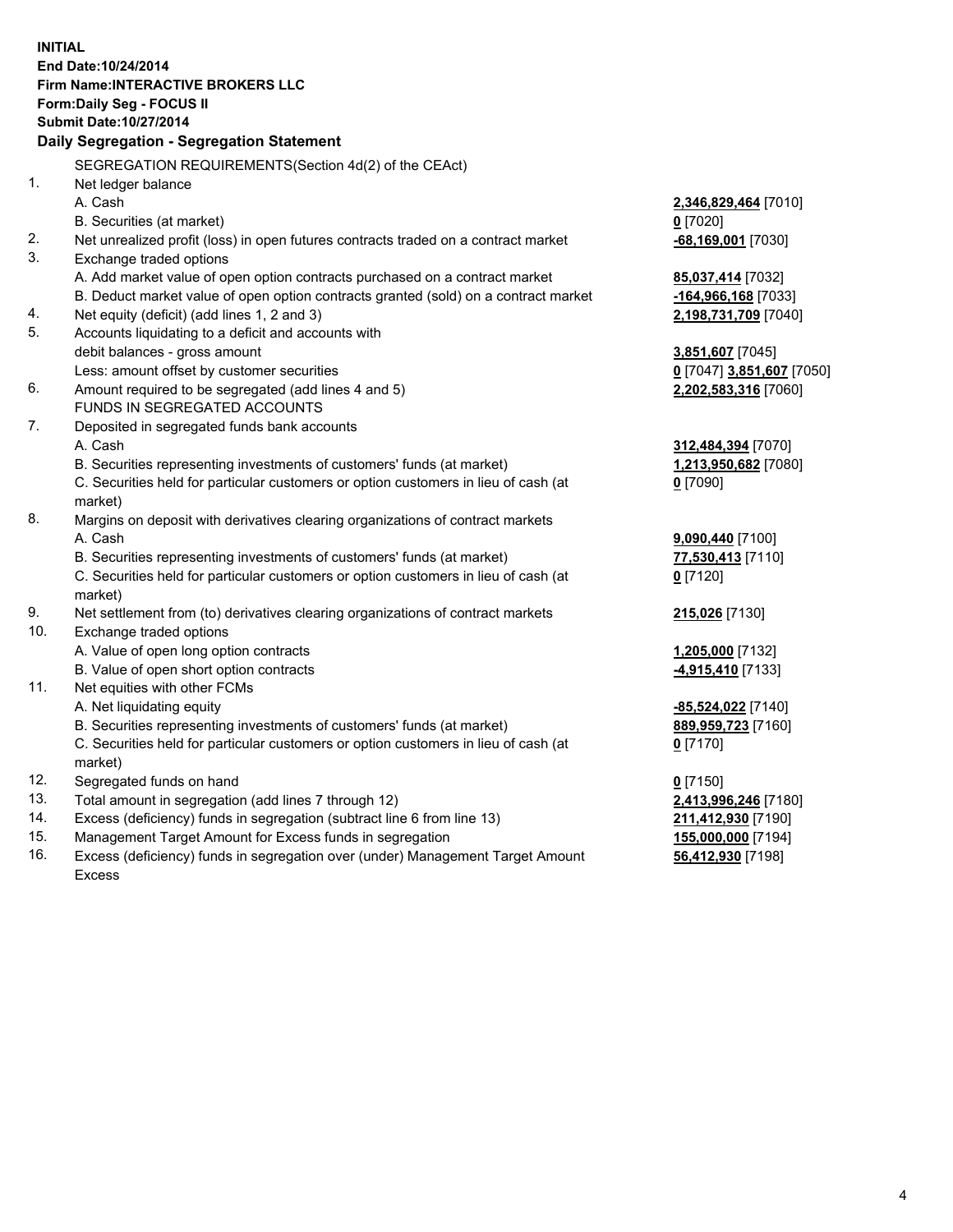## **INITIAL End Date:10/24/2014 Firm Name:INTERACTIVE BROKERS LLC Form:Daily Seg - FOCUS II Submit Date:10/27/2014 Daily Segregation - Supplemental**

| $\blacksquare$ | Total gross margin deficiencies - Segregated Funds Origin                              | 627,085 [9100] |
|----------------|----------------------------------------------------------------------------------------|----------------|
| $\blacksquare$ | Total gross margin deficiencies - Secured Funds Origin                                 | 11,937 [9101]  |
| $\blacksquare$ | Total gross margin deficiencies - Cleared Swaps Customer Collateral Funds Origin       | $0$ [9102]     |
| $\blacksquare$ | Total gross margin deficiencies - Noncustomer and Proprietary Accounts Origin          | $0$ [9103]     |
| $\blacksquare$ | Total number of accounts contributing to total gross margin deficiencies - Segregated  | 10 [9104]      |
|                | Funds Origin                                                                           |                |
| $\blacksquare$ | Total number of accounts contributing to total gross margin deficiencies - Secured     | 2 [9105]       |
|                | Funds Origin                                                                           |                |
| Ξ.             | Total number of accounts contributing to the total gross margin deficiencies - Cleared | $0$ [9106]     |
|                | Swaps Customer Collateral Funds Origin                                                 |                |
| -              | Total number of accounts contributing to the total gross margin deficiencies -         | $0$ [9107]     |
|                | Noncustomer and Proprietary Accounts Origin                                            |                |
| -              | Upload a copy of the firm's daily margin report the FCM uses to issue margin calls     |                |
|                | which corresponds with the reporting date.                                             |                |

10.24.2014 Commodity Margin Deficiency Report.xls